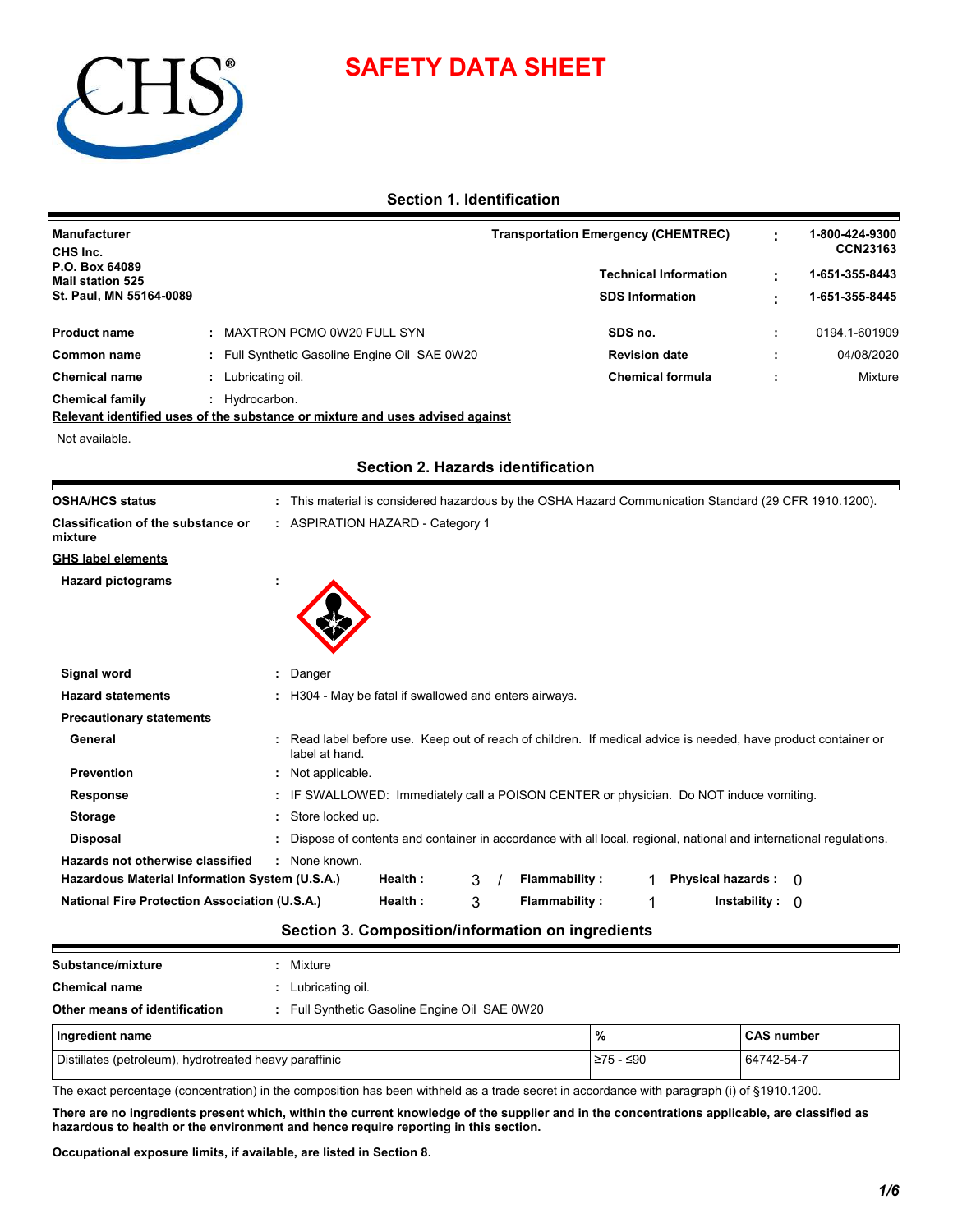# **Section 4. First aid measures**

| Description of necessary first aid measures        |                                                                                                                                                                                                                                                                                                            |
|----------------------------------------------------|------------------------------------------------------------------------------------------------------------------------------------------------------------------------------------------------------------------------------------------------------------------------------------------------------------|
| Eye contact                                        | If material comes in contact with the eyes, immediately wash the eyes with large amounts of water for 15<br>minutes, occasionally lifting the lower and upper lids. Get medical attention.                                                                                                                 |
| <b>Inhalation</b>                                  | If person breathes in large amounts of material, move the exposed person to fresh air at once. If breathing has<br>stopped, perform artificial respiration. Keep the person warm and at rest. Get medical attention as soon as<br>possible.                                                                |
| <b>Skin contact</b>                                | : If the material comes in contact with the skin, wash the contaminated skin with soap and water promptly. If the<br>material penetrates through clothing, remove the clothing and wash the skin with soap and water promptly. If<br>irritation persists after washing, get medical attention immediately. |
| Ingestion                                          | If material has been swallowed, do not induce vomiting. Get medical attention immediately.                                                                                                                                                                                                                 |
| Most important symptoms/effects, acute and delayed |                                                                                                                                                                                                                                                                                                            |
| Potential acute health effects                     |                                                                                                                                                                                                                                                                                                            |
| Eye contact                                        | : No known significant effects or critical hazards.                                                                                                                                                                                                                                                        |
| <b>Inhalation</b>                                  | No known significant effects or critical hazards.                                                                                                                                                                                                                                                          |
| <b>Skin contact</b>                                | No known significant effects or critical hazards.                                                                                                                                                                                                                                                          |
| Ingestion                                          | May be fatal if swallowed and enters airways.                                                                                                                                                                                                                                                              |
| Over-exposure signs/symptoms                       |                                                                                                                                                                                                                                                                                                            |
| Eye contact                                        | : Adverse symptoms may include the following: pain or irritation, watering, redness.                                                                                                                                                                                                                       |
| <b>Inhalation</b>                                  | Adverse symptoms may include the following: respiratory tract irritation, coughing.                                                                                                                                                                                                                        |
| <b>Skin contact</b>                                | Adverse symptoms may include the following: irritation, redness.                                                                                                                                                                                                                                           |
| Ingestion                                          | : Adverse symptoms may include the following: nausea or vomiting.                                                                                                                                                                                                                                          |
|                                                    | Indication of immediate medical attention and special treatment needed, if necessary                                                                                                                                                                                                                       |
| Notes to physician                                 | : Treat symptomatically. Contact poison treatment specialist immediately if large quantities have been ingested<br>or inhaled.                                                                                                                                                                             |
| <b>Specific treatments</b>                         | : No specific treatment.                                                                                                                                                                                                                                                                                   |
| <b>Protection of first-aiders</b>                  | : No action shall be taken involving any personal risk or without suitable training. It may be dangerous to the<br>person providing aid to give mouth-to-mouth resuscitation.                                                                                                                              |
| See toxicological information (Section 11)         |                                                                                                                                                                                                                                                                                                            |
|                                                    | Section 5. Fire-fighting measures                                                                                                                                                                                                                                                                          |
| Fxtinguishing media                                |                                                                                                                                                                                                                                                                                                            |

| Suitable extinguishing media                   | : Use water spray to cool fire exposed surfaces and to protect personnel. Foam, dry chemical or<br>water spray (fog) to extinguish fire.                |
|------------------------------------------------|---------------------------------------------------------------------------------------------------------------------------------------------------------|
| Unsuitable extinguishing media                 | None known.                                                                                                                                             |
| Specific hazards arising from the chemical     | : Toxic fumes gases or vapors may evolve on burning.                                                                                                    |
| Hazardous thermal decomposition products       | No specific data.                                                                                                                                       |
| Special protective actions for fire-fighters   | When fighting fires wear full turnout gear and self contained breathing apparatus. Water may<br>cause splattering. Material floats on water.            |
| Special protective equipment for fire-fighters | Not applicable.                                                                                                                                         |
|                                                | $\bigcap_{i=1}^n A_i$ and $\bigcap_{i=1}^n A_i$ and $\bigcap_{i=1}^n A_i$ and $\bigcap_{i=1}^n A_i$ and $\bigcap_{i=1}^n A_i$ and $\bigcap_{i=1}^n A_i$ |

### **Section 6. Accidental release measures**

## **Personal precautions, protective equipment and emergency procedures**

E

**Spill** Contain with dikes or absorbent to prevent migration to sewers/streams. Take up small spill with dry chemical **:** Keep unnecessary and unprotected personnel from entering. Avoid breathing vapor or mist. Provide adequate ventilation. Wear appropriate respirator when ventilation is inadequate. Put on appropriate personal protective equipment. **: Methods and materials for containment and cleaning up For non-emergency personnel**

absorbent; large spills may require pump or vacuum prior to absorbent. May require excavation of severely contaminated soil.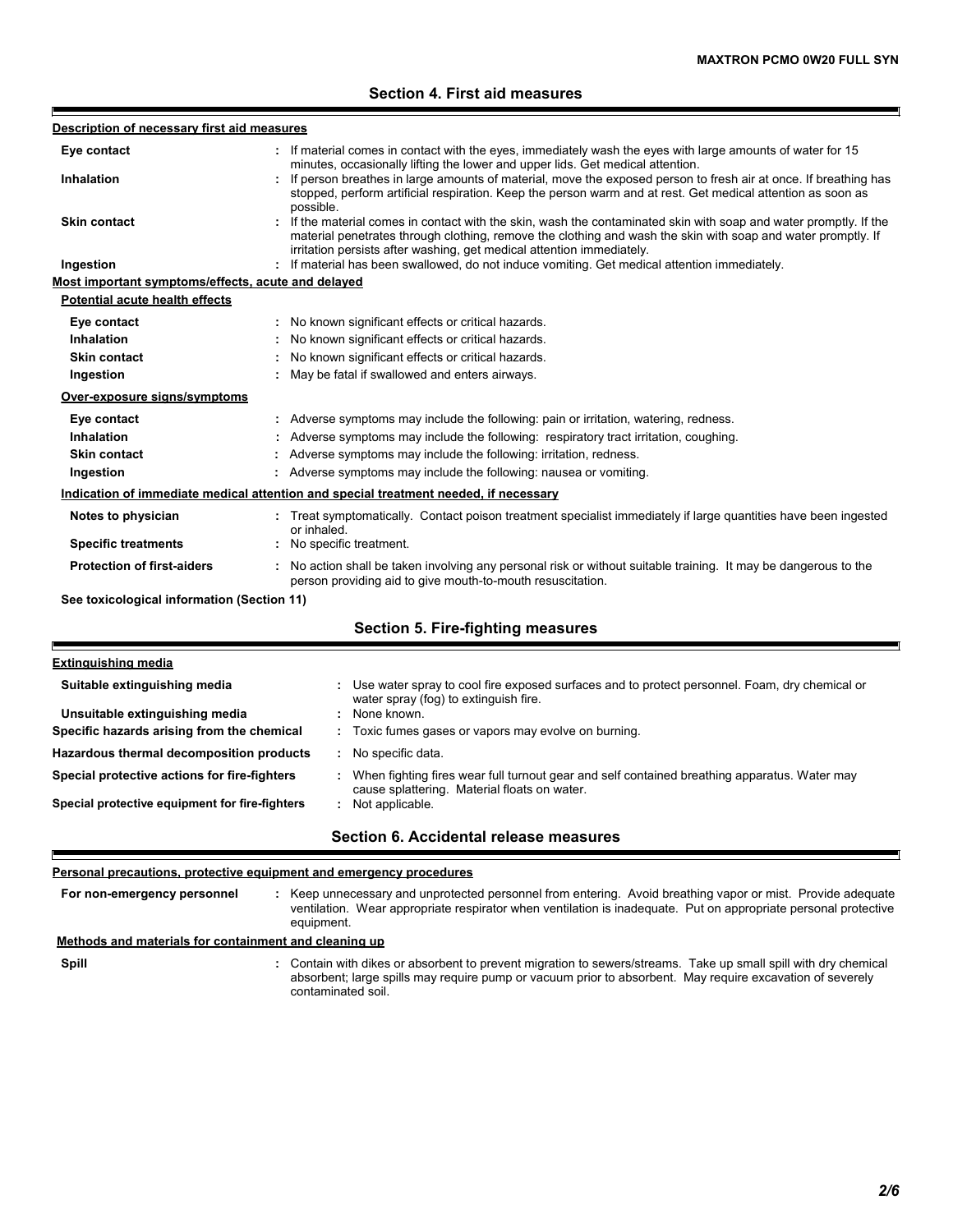# **Section 7. Handling and storage**

| <b>Precautions for safe handling</b>                            |                                                                                                                                                                                                                                                                                                                                                                                                                                     |
|-----------------------------------------------------------------|-------------------------------------------------------------------------------------------------------------------------------------------------------------------------------------------------------------------------------------------------------------------------------------------------------------------------------------------------------------------------------------------------------------------------------------|
| <b>Protective measures</b>                                      | : Put on appropriate personal protective equipment (see Section 8). Do not get in eyes or on skin or clothing.<br>Do not breathe vapor or mist. Do not ingest. Use only with adequate ventilation. Wear appropriate respirator<br>when ventilation is inadequate.                                                                                                                                                                   |
| Advice on general occupational<br>hygiene                       | : Eating, drinking and smoking should be prohibited in areas where this material is handled, stored and<br>processed. Workers should wash hands and face before eating, drinking and smoking.                                                                                                                                                                                                                                       |
| Conditions for safe storage,<br>including any incompatibilities | : Do not store above the following temperature: 113°C (235.4°F). Odorous and toxic fumes may form from the<br>decomposition of this product if stored at excessive temperatures for extended periods of time. Store in<br>accordance with local regulations. Store in a dry, cool and well-ventilated area, away from incompatible<br>materials (see Section 10). Use appropriate containment to avoid environmental contamination. |
|                                                                 | Section 8. Exposure controls/personal protection                                                                                                                                                                                                                                                                                                                                                                                    |

#### **Control parameters**

# **United States**

E

#### **Occupational exposure limits**

**Respiratory protection :**

| Ingredient name                                        |                                                       | <b>Exposure limits</b>                                                                                                                                                                                                                                                                                                 |
|--------------------------------------------------------|-------------------------------------------------------|------------------------------------------------------------------------------------------------------------------------------------------------------------------------------------------------------------------------------------------------------------------------------------------------------------------------|
| Distillates (petroleum), hydrotreated heavy paraffinic |                                                       | OSHA PEL (United States, 5/2018).<br>TWA: $5 \text{ mg/m}^3$ 8 hours.<br>ACGIH TLV (United States, 3/2018).<br>TWA: 5 mg/m <sup>3</sup> 8 hours. Form: Inhalable fraction<br>NIOSH REL (United States, 10/2016).<br>TWA: 5 mg/m <sup>3</sup> 10 hours. Form: Mist<br>STEL: 10 mg/m <sup>3</sup> 15 minutes. Form: Mist |
| Appropriate engineering controls                       | : Use only with adequate ventilation.                 |                                                                                                                                                                                                                                                                                                                        |
| <b>Environmental exposure controls</b>                 | requirements of environmental protection legislation. | Emissions from ventilation or work process equipment should be checked to ensure they comply with the                                                                                                                                                                                                                  |
| <b>Individual protection measures</b>                  |                                                       |                                                                                                                                                                                                                                                                                                                        |
| <b>Hygiene measures</b>                                | to the workstation location.                          | : Wash hands, forearms and face thoroughly after handling chemical products, before eating, smoking and using<br>the lavatory and at the end of the working period. Ensure that eyewash stations and safety showers are close                                                                                          |
| Eye/face protection                                    |                                                       | : Recommended: Splash goggles and a face shield, where splash hazard exists.                                                                                                                                                                                                                                           |
| <b>Skin protection</b>                                 |                                                       |                                                                                                                                                                                                                                                                                                                        |
| <b>Hand protection</b>                                 | : 4 - 8 hours (breakthrough time): Nitrile gloves.    |                                                                                                                                                                                                                                                                                                                        |
| <b>Body protection</b>                                 | : Recommended: Long sleeved coveralls.                |                                                                                                                                                                                                                                                                                                                        |

**Other skin protection :** Recommended: Impervious boots.

filter.

If ventilation is inadequate, use a NIOSH-certified respirator with an organic vapor cartridge and P95 particulate

| <b>Appearance</b>               | <b>Relative density</b>                                           | $: 0.84$ to 0.87                                                   |
|---------------------------------|-------------------------------------------------------------------|--------------------------------------------------------------------|
| <b>Physical state</b>           | <b>Evaporation rate</b><br>$:$ Liquid.                            | $:$ <1 (Butyl acetate = 1)                                         |
| Color                           | <b>Solubility</b><br>$:$ Amber.                                   | Insoluble in the following materials: cold water<br>and hot water. |
| Odor                            | $:$ Mild.<br>Solubility in water                                  | : Insoluble                                                        |
| Odor threshold                  | : Not available.                                                  | Partition coefficient: n-<br>: Not available.                      |
| pH                              | octanol/water<br>: Not available.                                 |                                                                    |
| <b>Melting point</b>            | Auto-ignition<br>: Not available.<br>temperature                  | : $>260^{\circ}$ C ( $>500^{\circ}$ F)                             |
| <b>Boiling point</b>            | <b>Decomposition</b><br>: Not available.<br>temperature           | : Not available.                                                   |
| Flash point                     | <b>SADT</b><br>: Closed cup: $>200^{\circ}$ C ( $>392^{\circ}$ F) | : Not available.                                                   |
| <b>Flammability</b>             | <b>Viscosity</b><br>: Not available.                              | : Not available.                                                   |
| Lower and upper                 | Vapor pressure<br>: Not available.                                | : <0.13 kPa (<1 mm Hg) (68°F)                                      |
| explosive (flammable)<br>limits | Vapor density                                                     | Not available.<br>÷.                                               |

# **Section 9. Physical and chemical properties**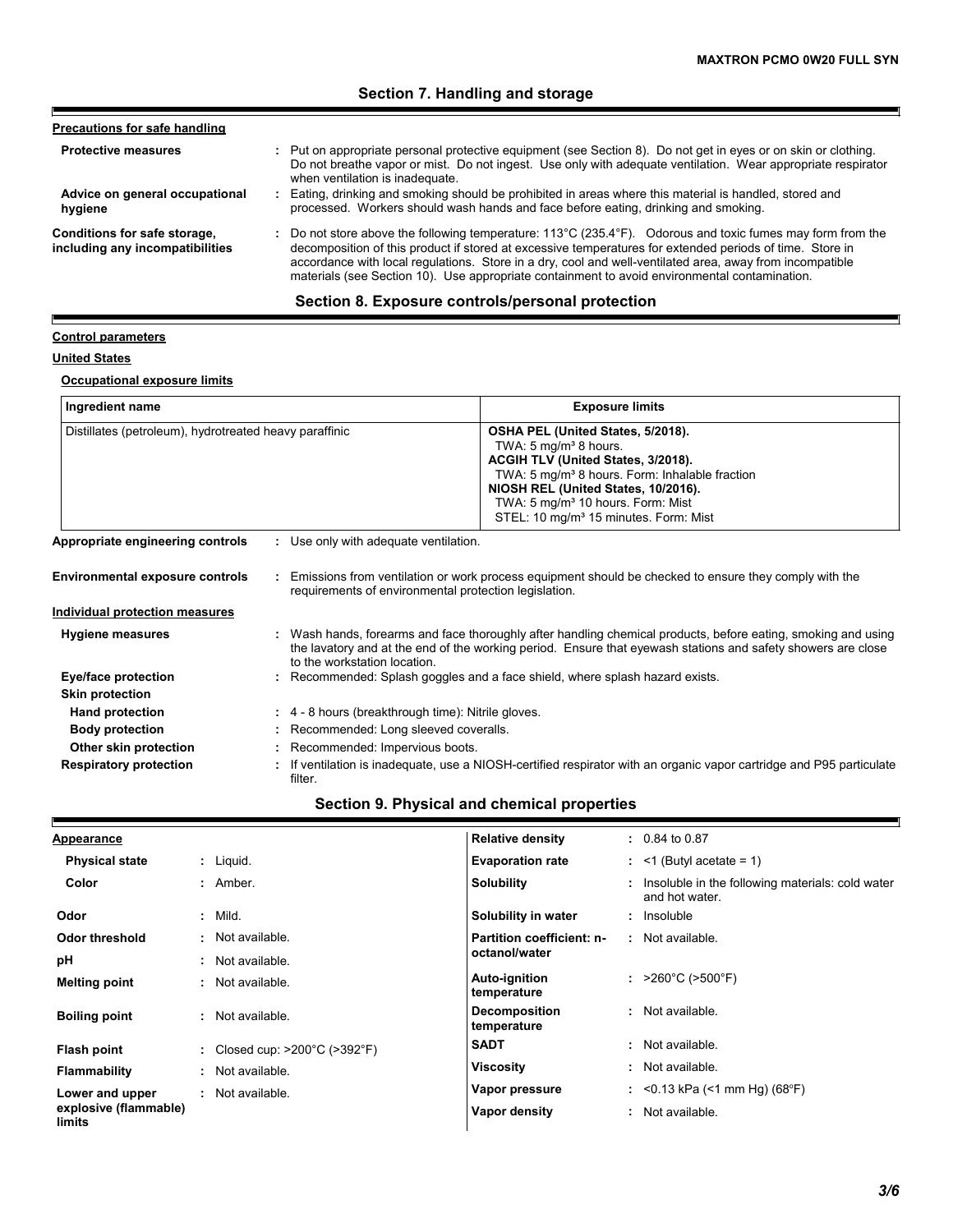# **Hazardous decomposition products Conditions to avoid Conditions to avoid notate the Conditions of Artic** Under normal conditions of storage and use, hazardous decomposition products should not be produced. **: Chemical stability i** The product is stable. **Possibility of hazardous reactions** : Under normal conditions of storage and use, hazardous reactions will not occur.<br> **Conditions to avoid** : No specific data.<br> **Incompatible materials** : Reactive or incompatible with th **Reactivity :** No specific test data related to reactivity available for this product or its ingredients.

## **Section 10. Stability and reactivity**

# **Section 11. Toxicological information**

#### **Information on toxicological effects**

#### **Acute toxicity**

F

There is no data available.

## **Irritation/Corrosion**

| <b>Skin</b>                                        |   | Not hazardous (per manufacturer). |
|----------------------------------------------------|---|-----------------------------------|
| Eyes                                               | ÷ | Not hazardous (per manufacturer). |
| Respiratory                                        | ÷ | Not hazardous (per manufacturer). |
| <b>Sensitization</b>                               |   |                                   |
| <b>Skin</b>                                        | ÷ | Not hazardous (per manufacturer). |
| Respiratory                                        | ÷ | Not hazardous (per manufacturer). |
| <b>Mutagenicity</b>                                |   |                                   |
| There is no data available                         |   |                                   |
| <b>Carcinogenicity</b>                             |   |                                   |
| There is no data available.                        |   |                                   |
| <b>Reproductive toxicity</b>                       |   |                                   |
| There is no data available.                        |   |                                   |
| <b>Teratogenicity</b>                              |   |                                   |
| There is no data available.                        |   |                                   |
| Specific target organ toxicity (single exposure)   |   |                                   |
| There is no data available.                        |   |                                   |
| Specific target organ toxicity (repeated exposure) |   |                                   |
| There is no data available.                        |   |                                   |
|                                                    |   |                                   |

#### **Aspiration hazard**

| Name                                                   | Result                         |
|--------------------------------------------------------|--------------------------------|
| Distillates (petroleum), hydrotreated heavy paraffinic | ASPIRATION HAZARD - Category 1 |

**Information on the likely routes of exposure :** Dermal contact. Eye contact. Inhalation. Ingestion.

# **Section 12. Ecological information**

| <b>Toxicity</b>                        |                                                         |
|----------------------------------------|---------------------------------------------------------|
| There is no data available.            |                                                         |
| Persistence and degradability          |                                                         |
| There is no data available.            |                                                         |
| <b>Bioaccumulative potential</b>       |                                                         |
| There is no data available.            |                                                         |
| Mobility in soil                       |                                                         |
| Soil/water partition coefficient (Koc) | There is no data available.<br>÷.                       |
| Other adverse effects                  | No known significant effects or critical hazards.<br>÷. |
|                                        |                                                         |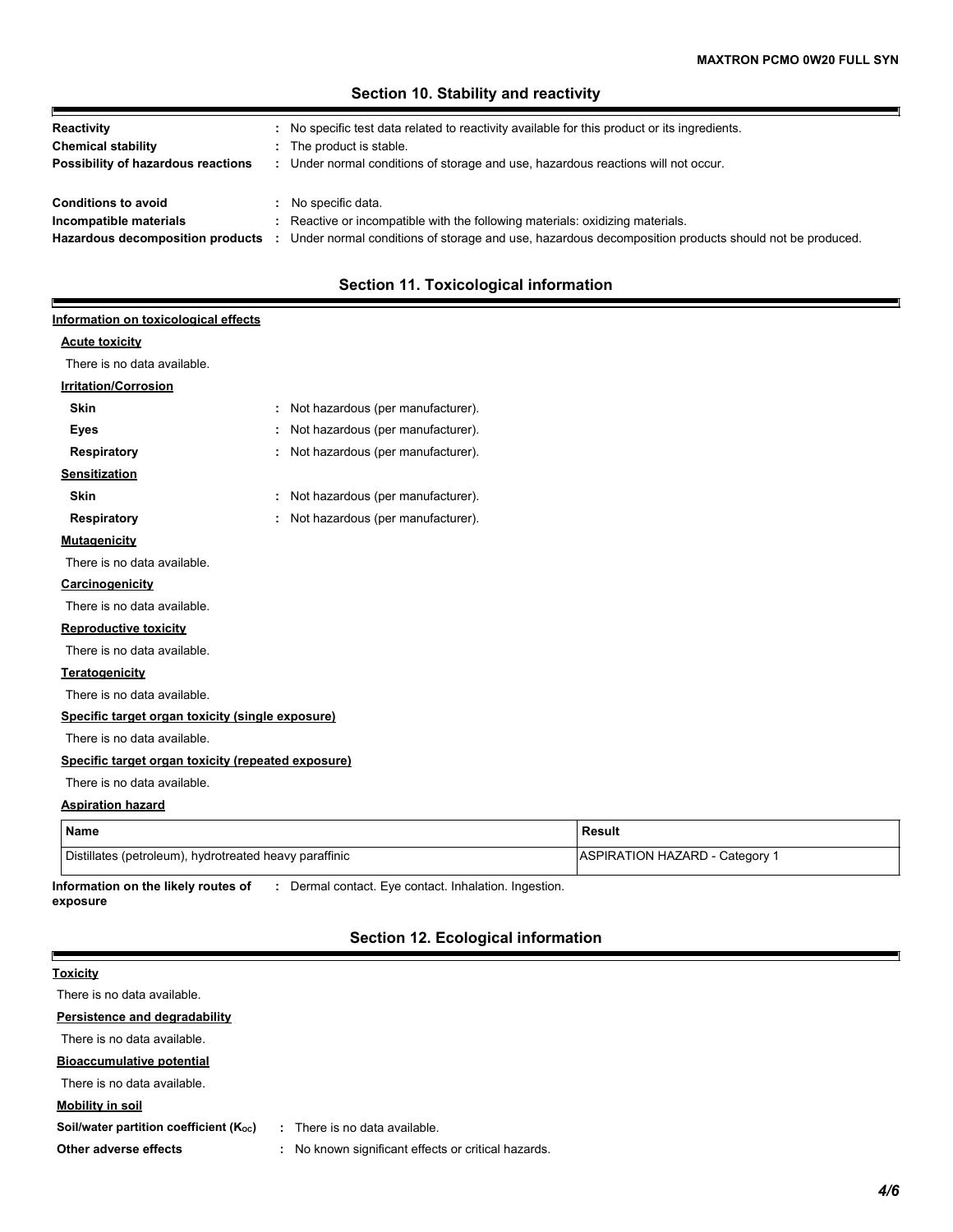| <b>Disposal methods</b>                                                                                                                                                                                          | : Disposal of this product, solutions and any by-products should comply with the requirements of environmental<br>protection and waste disposal legislation and any regional local authority requirements.                                                                                                                     |              |                  |                                                                                                         |                    |                              |
|------------------------------------------------------------------------------------------------------------------------------------------------------------------------------------------------------------------|--------------------------------------------------------------------------------------------------------------------------------------------------------------------------------------------------------------------------------------------------------------------------------------------------------------------------------|--------------|------------------|---------------------------------------------------------------------------------------------------------|--------------------|------------------------------|
|                                                                                                                                                                                                                  | <b>Section 14. Transport information</b>                                                                                                                                                                                                                                                                                       |              |                  |                                                                                                         |                    |                              |
|                                                                                                                                                                                                                  |                                                                                                                                                                                                                                                                                                                                |              |                  |                                                                                                         |                    |                              |
| <b>DOT IDENTIFICATION NUMBER</b> Not applicable.                                                                                                                                                                 | DOT proper shipping name                                                                                                                                                                                                                                                                                                       |              | Not applicable.  |                                                                                                         |                    |                              |
| <b>DOT Hazard Class(es)</b><br>Not applicable.                                                                                                                                                                   | PG<br>Not applicable.                                                                                                                                                                                                                                                                                                          |              | <b>GUIDE NO.</b> | <b>DOT-TDG EMER. RESPONSE</b>                                                                           |                    | Not applicable               |
|                                                                                                                                                                                                                  | Section 15. Regulatory information                                                                                                                                                                                                                                                                                             |              |                  |                                                                                                         |                    |                              |
|                                                                                                                                                                                                                  | TSCA 8(a) CDR Exempt/Partial exemption: Not determined<br>United States inventory (TSCA 8b): All components are listed or exempted.<br>Clean Water Act (CWA) 307: Zinc bis(O,O-diisooctyl) bis(dithiophosphate); Phosphorodithioic acid, mixed O,O-<br>bis(sec-Bu and isooctyl) esters, zinc salts; Benzene; Nickel dichloride |              |                  |                                                                                                         |                    |                              |
| dichloride<br><b>Clean Air Act Section 602 Class I Substances</b><br><b>Clean Air Act Section 602 Class II Substances</b><br>Clean Air Act Section 112(b) Hazardous Air Pollutants (HAPs)<br><b>SARA 302/304</b> | Clean Water Act (CWA) 311: Benzene; Fumaric acid; Ethylenediamine; Vinyl acetate; Cyclohexane; Nickel<br>: Not listed<br>: Not listed<br>: Listed                                                                                                                                                                              |              |                  | <b>DEA List I Chemicals (Precursor Chemicals)</b><br><b>DEA List II Chemicals (Essential Chemicals)</b> |                    | : Not listed<br>: Not listed |
| <b>Composition/information on ingredients</b>                                                                                                                                                                    |                                                                                                                                                                                                                                                                                                                                |              | SARA 302 TPQ     |                                                                                                         | <b>SARA 304 RQ</b> |                              |
| Name                                                                                                                                                                                                             | %                                                                                                                                                                                                                                                                                                                              | <b>EHS</b>   | (lbs)            | (gallons)                                                                                               | (lbs)              | (gallons)                    |
| Ethylenediamine<br>Vinyl acetate                                                                                                                                                                                 | < 0.1<br>≤0.001                                                                                                                                                                                                                                                                                                                | Yes.<br>Yes. | 10000<br>1000    | 1337.1<br>129                                                                                           | 5000<br>5000       | 668.5<br>644.8               |
| <b>SARA 304 RQ</b>                                                                                                                                                                                               | : 180539307 lbs / 81964845.4 kg [25324937.3 gal / 95865316.2 L]                                                                                                                                                                                                                                                                |              |                  |                                                                                                         |                    |                              |
|                                                                                                                                                                                                                  |                                                                                                                                                                                                                                                                                                                                |              |                  |                                                                                                         |                    |                              |
| <b>Hazard classifications</b>                                                                                                                                                                                    | : ASPIRATION HAZARD - Category 1                                                                                                                                                                                                                                                                                               |              |                  |                                                                                                         |                    |                              |
| <u>SARA 311/312</u><br><b>Composition/information on ingredients</b>                                                                                                                                             |                                                                                                                                                                                                                                                                                                                                |              |                  |                                                                                                         |                    |                              |

| <b>Name</b><br>Distillates (petroleum), hydrotreated heavy paraffinic |  | <b>Classification</b><br><b>ASPIRATION HAZARD - Category 1</b> |  |
|-----------------------------------------------------------------------|--|----------------------------------------------------------------|--|
|                                                                       |  |                                                                |  |

| <b>Product name</b> | <b>CAS number</b> | % |
|---------------------|-------------------|---|
| Not applicable.     |                   |   |

SARA 313 notifications must not be detached from the SDS and any copying and redistribution of the SDS shall include copying and redistribution of the notice attached to copies of the SDS subsequently redistributed.

### **State regulations**

| <b>Massachusetts</b> | : The following components are listed: Distillates (petroleum), hydrotreated heavy paraffinic |
|----------------------|-----------------------------------------------------------------------------------------------|
| <b>New York</b>      | : None of the components are listed.                                                          |
| <b>New Jersey</b>    | : None of the components are listed.                                                          |
| Pennsylvania         | : None of the components are listed.                                                          |
| California Prop. 65  |                                                                                               |

**WARNING**: This product can expose you to chemicals including Benzene and Lead and Lead Compounds, which are known to the State of California to cause cancer and birth defects or other reproductive harm. This product can expose you to chemicals including nickel dichloride, which is known to the State of California to cause cancer. For more information go to www.P65Warnings.ca.gov.